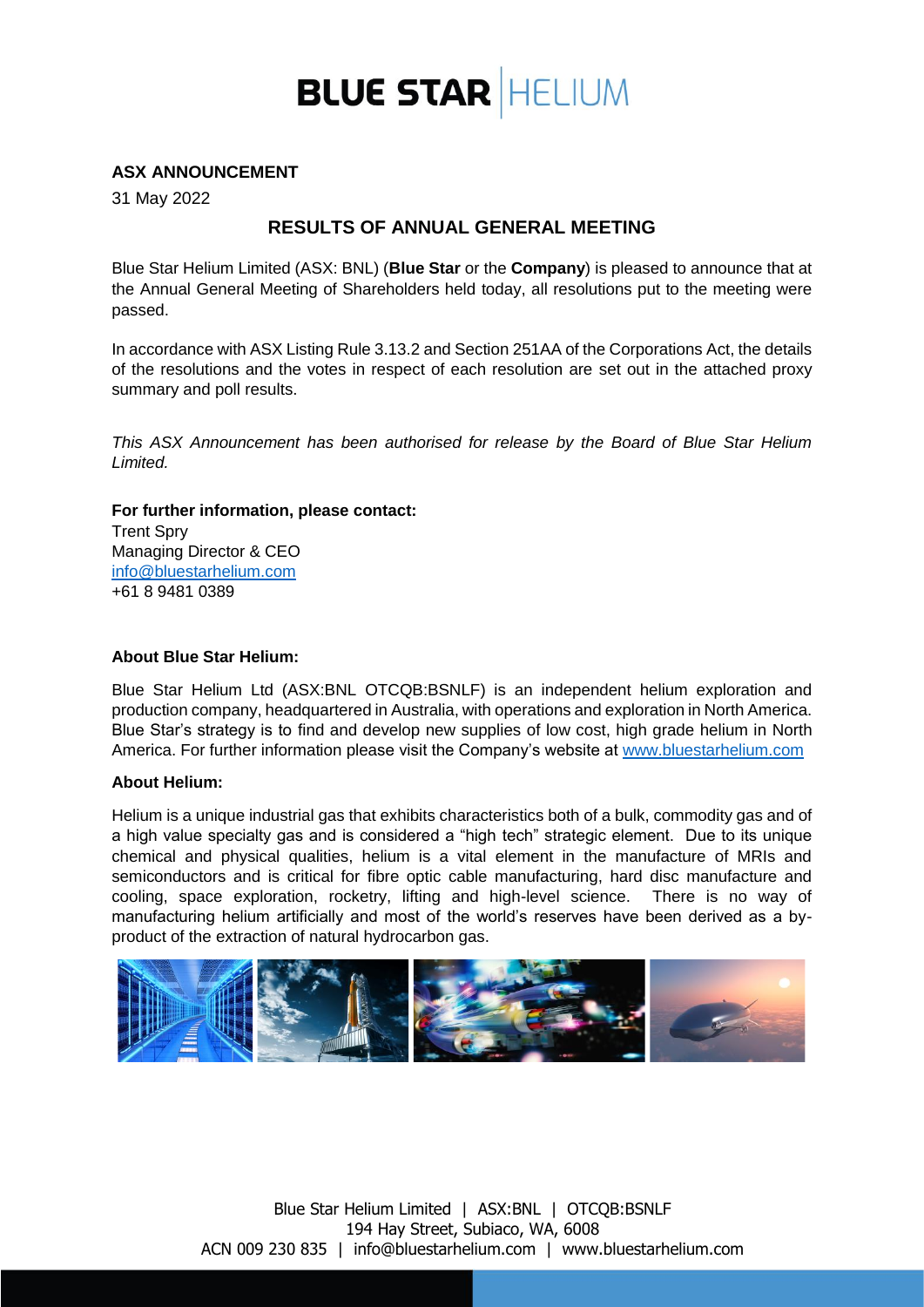# **Disclosure of Proxy Votes**

**Blue Star Helium Limited** Annual General Meeting Tuesday, 31 May 2022



In accordance with section 251AA of the Corporations Act 2001, the following information is provided in relation to resolutions put to members at the meeting.

|                                                                        |                                                   |                                                                                         | <b>Proxy Votes</b>    |                       |                | Poll Results (if applicable)        |                       |                       |                |
|------------------------------------------------------------------------|---------------------------------------------------|-----------------------------------------------------------------------------------------|-----------------------|-----------------------|----------------|-------------------------------------|-----------------------|-----------------------|----------------|
| <b>Resolution</b>                                                      | Decided bu<br>Show of<br>Hands (S)<br>or Poll (P) | <b>Total Number</b><br>of Proxy Votes<br>exercisable by<br>proxies validly<br>appointed | <b>FOR</b>            | <b>AGAINST</b>        | <b>ABSTAIN</b> | <b>PROXY'S</b><br><b>DISCRETION</b> | <b>FOR</b>            | <b>AGAINST</b>        | <b>ABSTAIN</b> |
| 1 ADOPTION OF REMUNERATION<br><b>REPORT</b>                            | P                                                 | 648.107.283                                                                             | 503,685,460<br>77.72% | 111.811.659<br>17.25% | 20,890,045     | 32,610,164<br>5.03%                 | 536,295,624<br>82.75% | 111,811,659<br>17.25% | 20,890,045     |
| 2 RE-ELECTION OF DIRECTOR -NEIL<br><b>RINALDI</b>                      | P                                                 | 698,116,271                                                                             | 489,579,520<br>70.13% | 175.945.942<br>25.20% | 32,881,058     | 32.590.809<br>4.67%                 | 522.170.329<br>74.80% | 175,945,942<br>25.20% | 32,881,058     |
| 3 REPLACEMENT OF CONSTITUTION                                          | P                                                 | 728.191.157                                                                             | 531.049.892<br>72.93% | 167,300,456<br>22.97% | 2.806.172      | 29.840.809<br>4.10%                 | 560,890,701<br>77.03% | 167,300,456<br>22.97% | 2,806,172      |
| 4 ADOPTION OF THE<br><b>INCENTIVEPERFORMANCE RIGHTS</b><br><b>PLAN</b> | P                                                 | 648,435,662                                                                             | 334,111,523<br>51.53% | 284,713,975<br>43.91% | 20,561,666     | 29,610,164<br>4.57%                 | 363,721,687<br>56.09% | 284,713,975<br>43.91% | 20,561,666     |
| 5 ISSUEOF INCENTIVE PERFORMANCE<br><b>RIGHTS TO MR ROSS WARNER</b>     | P                                                 | 665,134,234                                                                             | 350,115,095<br>52.64% | 285,408,975<br>42.91% | 28,863,094     | 29,610,164<br>4.45%                 | 379,725,259<br>57.09% | 285,408,975<br>42.91% | 28,863,094     |
| 6 ISSUEOF INCENTIVE PERFORMANCE<br><b>RIGHTS TO MR TRENTSPRY</b>       | P                                                 | 648,435,663                                                                             | 333,396,524<br>51.42% | 285,428,975<br>44.02% | 57,561,666     | 29,610,164<br>4.57%                 | 363,006,688<br>55.98% | 285,428,975<br>44.02% | 57,561,666     |
| 7 ISSUEOF INCENTIVE PERFORMANCE<br>RIGHTS TO MR NEIL RINALDI           | P                                                 | 691,534,235                                                                             | 346,515,096<br>50.11% | 315,408,975<br>45.61% | 39,463,094     | 29,610,164<br>4.28%                 | 376,125,260<br>54.39% | 315,408,975<br>45.61% | 39,463,094     |